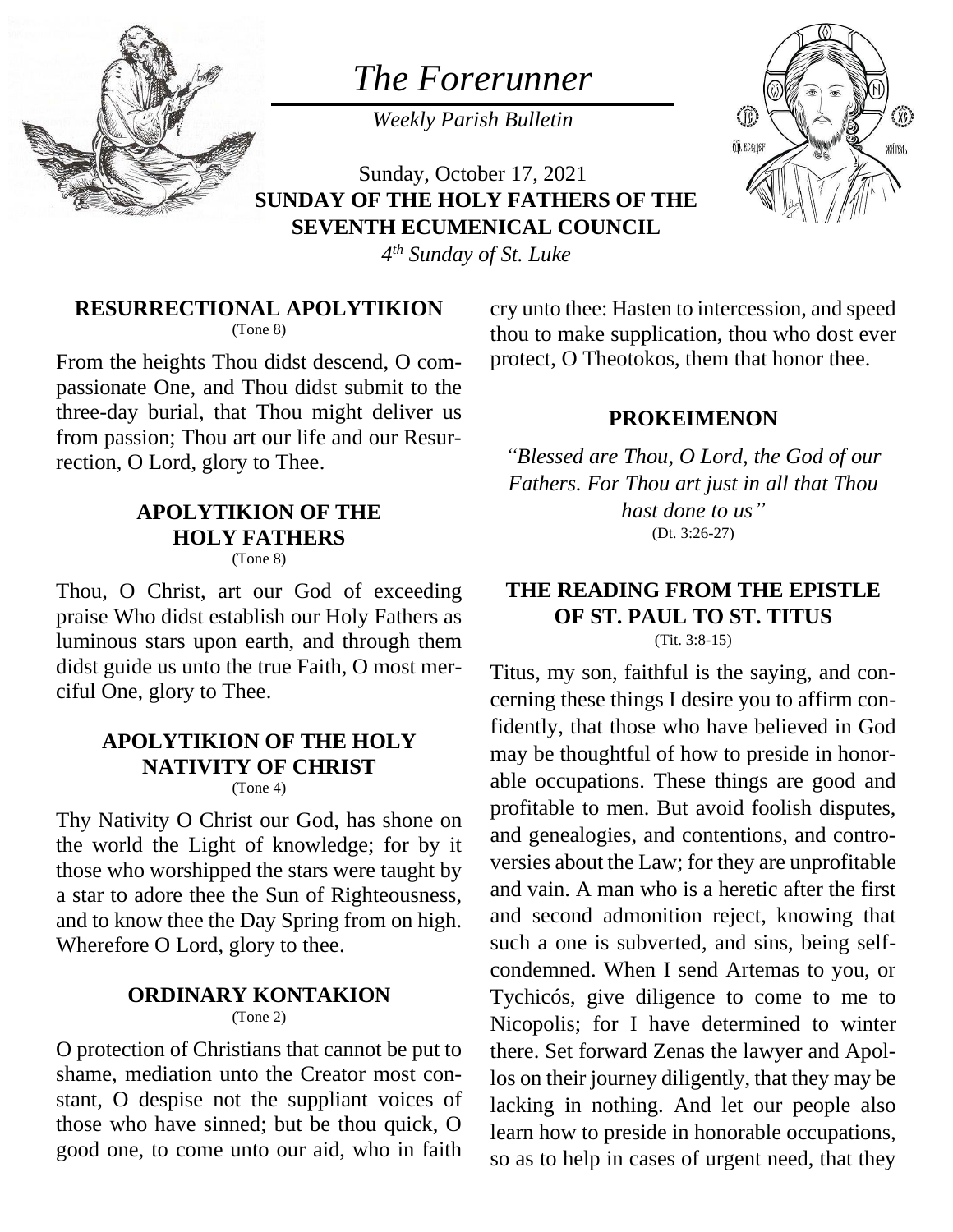should not be unfruitful. All who are with me salute you. Salute those who love us in the faith. Grace be with you all. Amen.

## **THE READING FROM THE HOLY GOSPEL ACCORDING TO ST. LUKE** (Luk. 8:5-15)

The Lord spoke this parable: "A sower went out to sow his seed; and as he sowed, some fell along the path, and was trodden under foot, and the birds of the air devoured it. And some fell on the rock; and as it grew up, it withered away, because it had no moisture. And some fell among thorns; and the thorns grew with it and choked it. And some fell into good soil and grew, and yielded a hundredfold." And when His Disciples asked Him what this parable meant, Jesus said, "To you it has been given to know the secrets of the kingdom of God; but for others they are in parables, so that seeing they may not see, and hearing they may not understand. Now the parable is this: The seed is the word of God. The ones along the path are those who have heard; then the devil comes and takes away the word from their hearts that they may not believe and be saved. And the ones on the rock are those who, when they hear the word, receive it with joy; but these have no root, they believe for a while and in time of temptation fall away. And as for what fell among the thorns, they are those who hear, but as they go on their way, they are choked by the cares and riches and pleasures of life, and their fruit does not mature. And as for that in the good soil, they are those who, hearing the word, hold it fast in an honest and good heart, and bring forth fruit with patience." As Jesus said this, He called out, "He who has ears to hear, let him hear."

### **A MESSAGE FROM THE PRIEST** *By: Fr. Michael Gillis*

#### **"Christ is in our midst!"**

Some of you may be wondering why I go to the monastery so often. I go about three times a year. The reasons I go are many. One reason is to confess my sins with my spiritual father. Another is to get away from the noise and distraction of the world for a while. But probably the two most important reasons are so that I can be fed spiritually and so that I can pray.

If you have ever been encouraged or inspired by anything I have written or said, chances are it was something shared with me first by my spiritual father or by the brothers at the hermitage. (The monastery I visit is a hermitage, so there are only three monks living in the wilderness who have a rule: they only accept one visitor per month). When I go to the monastery I get fed spiritual food, I get challenged and corrected, and I get healed. So often when I drive up to the monastery (which is near Hundred Mile House), my mind is a jumble of confused and contradictory thoughts. When I drive home, I am usually at peace, singing or humming the hymns of Vespers or Matins as they are sung there.

My spiritual father, Father Gregory, does not bear fools lightly—at least not this fool. So when I tell him my confused thoughts, he cuts right through the muck and gets to the real germ of the matter, if there is one. So often what I worry myself about is really nothing, just a fear or worry generated by my imagination. I need someone who loves me enough to tell me the truth. Probably we all need someone like that in our lives.



The second reason I go to the monastery is to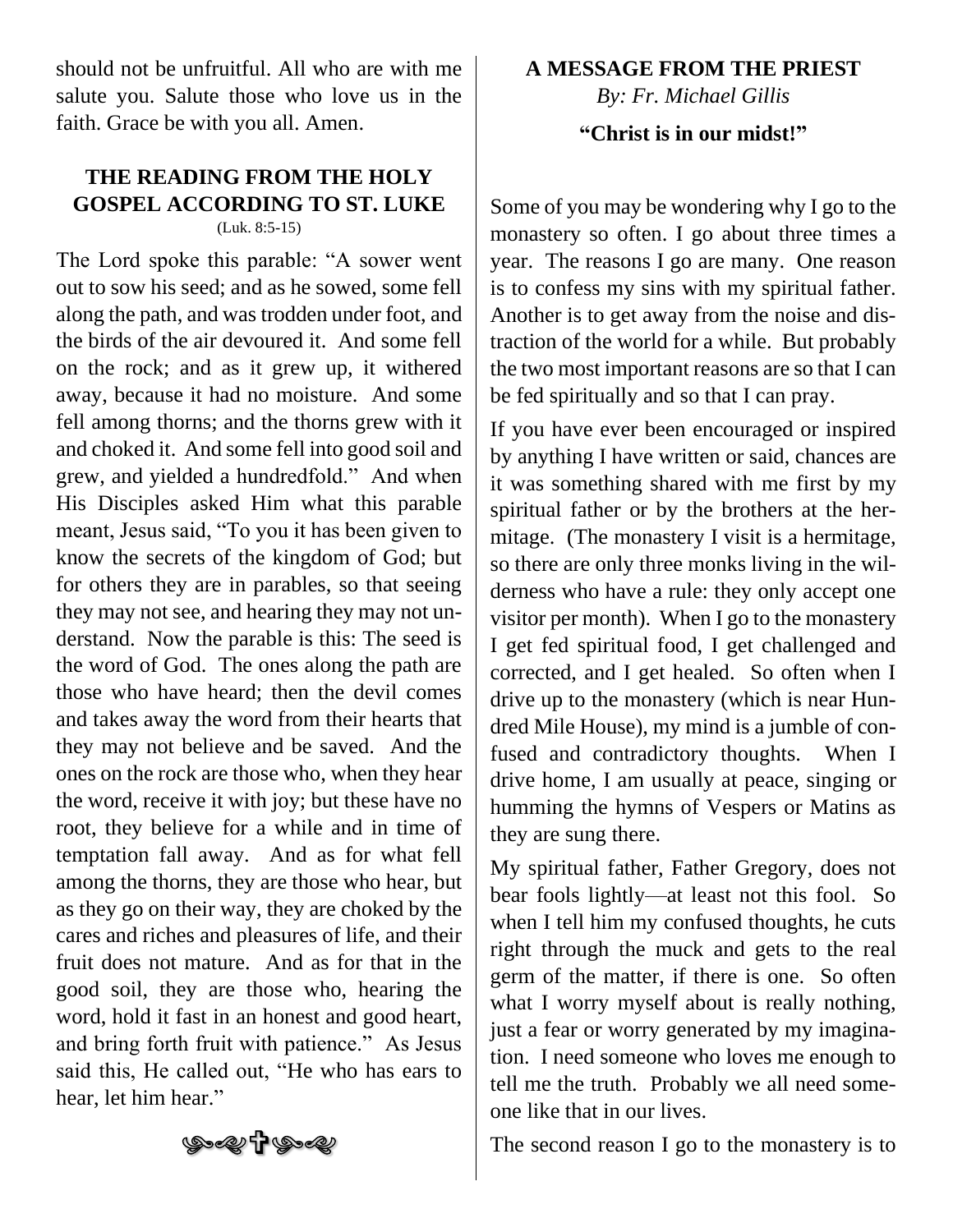pray. Certainly I pray at home too. However, at the monastery I can get up with the monks at 2:00 am and pray in absolute quiet—and if I need to spend a few hours sleeping during the day to catch up, I have no other responsibilities. At the monastery, I can pray matins and vespers without being responsible for the services. I just show up and let the words of the services wash over me. I don't have to pay attention to anything but my heart and what the Holy Spirit or the angels or the saints may be whispering there. I have noticed that the prayerful openness of heart to the whispers of heaven that I find while I'm praying at the monastery stays with me for a few weeks after each visit. Gradually, though, the worries and responsibilities of life and the burdensomeness (i.e. grumpiness) of being an old man creep back in, and I start to lose sight of the way to my heart. That's why I need to go away to pray, so that I can come back and pray.

I want to end this weekly update with a big THANK YOU to all of you for your faithfulness to Christ and to His Church. You are the Church, and Holy Nativity wouldn't exist without your continued support in the form of time, prayers and offerings.

#### **PARISH ANNOUNCEMENTS**

If you wish to announce something on The Forerunner, please e-mail Elias Neto at [neto.elias@aol.com](mailto:neto.elias@aol.com) by Thursday

- Fraser Valley Orthodox Youth Group every Thursday, 7:00 pm. Address: 2051 Windsor Street, Abbotsford. For questions, contact:  *[fraservalleyorthodoxyouth@gmail.com](mailto:fraservalleyorthodoxyouth@gmail.com)* Please note that due to Health Restrictions, masks are mandatory for those attending.
- This week, October 18 through the 22, Fr. Michael will be at the monastery. Therefore, there will be no mid-week services at the Church that week. However, Saturday Matins (9:00 am) and Divine Liturgy (10:00 am) will be offered (masks are encouraged for the Saturday morning services). Saturday evening there will be Vespers (6:00 pm) followed by an opportunity for confession. Sunday morning, we will celebrate together Matins (9:00 am) and Divine Liturgy (10:00 am) followed by a potluck coffee hour. Everyone is encouraged to stay for coffee hour.

For pastoral care, please contact:

*The Very Rev. Fr. (Abouna) Michael Gillis Ph: (604) 512-1013 E-mail: frmichaelg@gmail.com*

**(Dell'Propel)** 

This Bulletin is a publication of:

HOLY NATIVITY ORTHODOX CHURCH 4828 216A Street, Langley, BC V3A 2N5 *Thank you for your presence today!*

**७,ంబ†ড,**